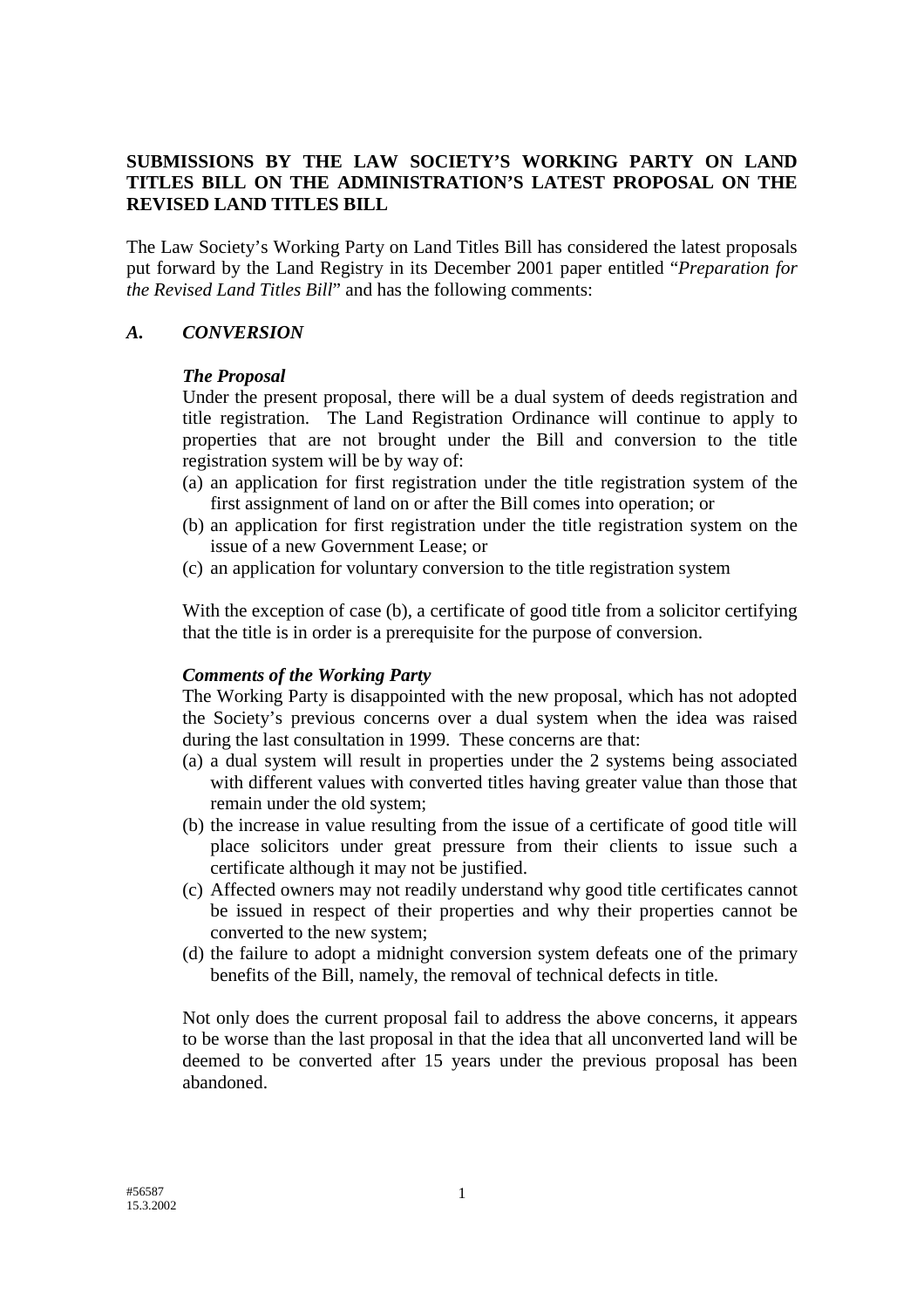The Working Party would like to stress that under the common law system, the concept of good title is a relative matter and requires a certain degree of judgment. Instances of properties with absolute good titles are rare if not unknown. It is envisaged that solicitors, if required to certify good title, will act very cautiously in most cases and will include a number of qualifications in the title certificates.

The current proposal has not clarified what will happen to properties with technical defects in title or otherwise for which no good title certificate can be issued. Nor has it confirmed the exact contents required of a good title certificate. It seems unlikely that such properties will be acceptable for conversion purpose. However, if this is the case, the new system will effectively deny certain properties from being converted to the title registration system and the very purpose of title registration, i.e., to clear up all technical defects in title, will be defeated. The proposal to do away with the 15-year conversion period will also mean that it will take an indefinite time before all properties in Hong Kong will have registered title.

Presumably, transactions concerning properties with qualified title certificates will continue to be registered under the old system. Otherwise, the new system will make it impossible for any affected owners to deal with their properties. However, the new proposal, in compulsorily requiring an application for registration under the new system to be made upon first assignment of land after the Bill has come into operation, will have an adverse effect on properties that remain under the old system, as the reason for these properties not being converted to the new system will be obvious.

The Working Party believes that the proposed dual system will create confusion among the public. Given that the concept of good title is not easily comprehensible and that different members of the profession will hold different views on the status of a particular title, there is potential for the public *"shopping"* around for any one who will agree to issue a good title certificate. This will exacerbate the possible problem of properties which have not been converted being attributed a lower value than those that have.

**In the light of all the above concerns, the Working Party believes that the previously proposed midnight conversion system should be preferred against a parallel system. While the Working Party understands that the concept of a dual system was introduced to address the concerns of other consultees that interested parties might be deprived of their rights, it is noted that under the midnight conversion proposal, property rights will be "***preserved***" and not "***taken away***" by midnight conversion. Rights can only be taken away by fraud when the property is transferred to a purchaser for value and in good faith. In order to enable interested parties to have sufficient time to prepare for the change, the Working Party reiterates that a good compromise is for midnight conversion to be delayed. The Administration can in the meantime publicize the effect of the new legislation.**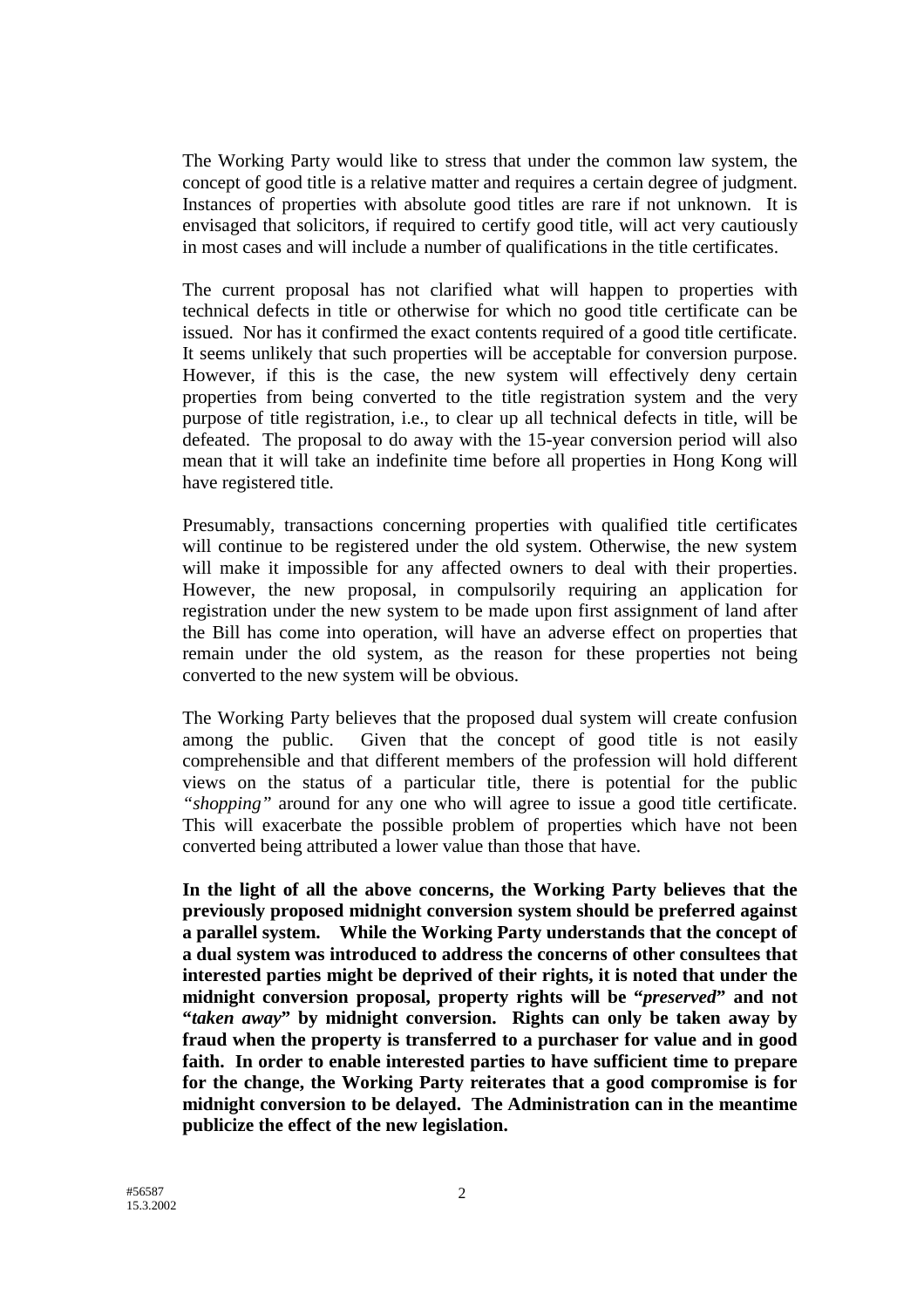**Having one system only will also encourage possible future moves towards electronic conveyancing.**

**If the Administration should nonetheless insist on the adoption of a dual system, the Working Party submits that the HKSAR Government rather than private solicitors should be responsible for approving and guaranteeing title for conversion purposes. That is the practice in other jurisdictions. To overcome the problem of insufficient manpower, the Government could subcontract the relevant work to private practitioners. In this way, the pressure that might otherwise be brought to bear on the profession by clients to issue good title certificates and thus the instances of fraud will be much reduced.**

# *B. OVERRIDING INTERESTS ("OI")*

#### *The Proposal*

The Administration proposes that certain OIs as listed in the Bill need not be registered in order to have legal affect. The reasons being given are that it may not be practicable to register some of the OIs whilst the legal effect of others are already governed by relevant law and enactment. It is also said that OIs exist in other jurisdictions.

### *Comments of the Working Party*

The Working Party wishes to draw attention to the proposed reform by the UK Law Commission regarding OIs in paragraphs 2.24 to 2.27 (inclusive) of the Law Com No. 271 published in July 2001 on the subject of "*Land Registration for the 21st Century: a Conveyancing Revolution.*" ("*the Report*"). The UK Law Commission regards OIs as a very significant impediment to the objective that the Register should be as complete a record of the title as it can be. Some guiding principles was also suggested in paragraph 2.25 to restrict OIs as far as possible

**The Working Party submits that the UK Law Commission's proposals regarding OIs should be adopted.**

# *C. INDEFEASIBILITY OF TITLE OF THE PURCHASER*

### *The Proposal*

The Administration has not introduced any change to its previous proposal namely, that the court will have a general discretion to order rectification of the Land Register where it is satisfied that a failure to do so would be unjust.

### *Comments of the Working Party*